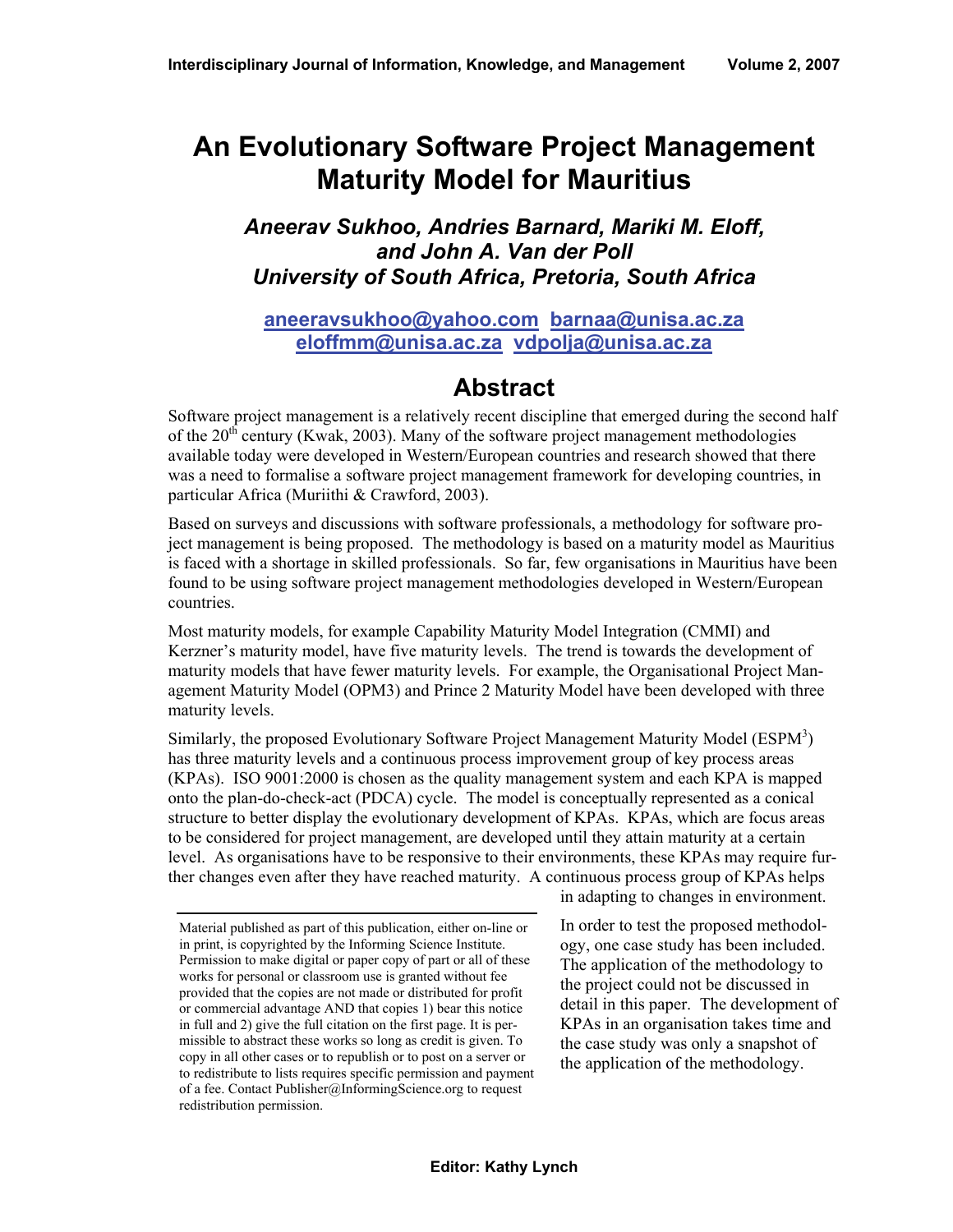**Keywords:** software project management, software development, maturity model, evolutionary process, project management methodology.

### **Introduction**

There is ample evidence that the inherent principles of project management have been practiced already for thousands of years (Kwak, 2003). The results are that many human achievements, for example the pyramids of Egypt and the Great Wall of China, are recognised as wonders of the present-day world. It is unfortunate that the Manhattan project (Kwak, 2003), although considered as a successful human undertaking (the development of the atomic bomb) at a later stage caused the loss of lives on a large scale.

Apart from the construction and engineering areas, applied principles of project management made inroads into virtually all avenues of work by encompassing sectors such as the military, social and community development, medicine, agriculture and education to name just a few (Kwak, 2003). Today, the impact of project management is most profound in the area of Information Technology (Gray & Larson, 2000) where new hardware and software products are constantly flooding the world market. Increased pressure to reduce cost and delivery time in a highly global and competitive environment has given due credit to project management principles, techniques and tools. Software project management, in particular, is an area of research with a view to achieve higher levels of quality and to improve both cost and schedule estimates. This is evident from frequent new releases of project management methodologies like the Project Management Body of Knowledge® (PMBOK® Guide, 2004), PRojects IN Controlled Environment (PRINCE) (Central Computer and Telecommunications Agency [CCTA], 2002) and the Capability Maturity Model Integration (CMMI Product Team, 2002). These methodologies were studied prior to the development of a suitable methodology for Mauritius. A software project management methodology is being proposed since it has been noted that a software project has certain specificities that are different from traditional engineering projects. Hughes and Cotterell (2006) argued in favour of the specificities of managing software projects. Some pertinent differences between software projects and traditional engineering projects were also elaborated on by Sukhoo, Barnard, Eloff and Van der Poll (2004b).

A plethora of project management methodologies is now available and many methodologies are subject to continuous improvement. Project management methodologies are generally generic in nature, in that they cut across various disciplines and are used in many countries. Some studies, for example Muriithi and Crawford (2003) and Stuckenbruck and Zomorrodian (1987), have revealed that such methodologies are not necessarily universally applicable because factors like economic rationalities are too often assumed and legal, political as well as cultural and religious variations occur across nations and cultures. Hofstede's dimensions as applied to African countries (Muriithi & Crawford, 2003), Kuwait (Aladwani, 2002) as well as Mexico, India and Russia (Rao, 2004) have been discussed in terms of high power distance and high uncertainty avoidance as compared to Western/European countries. Open discussions are not favoured and low tolerance for ambiguities is noted in developing countries. It is plausible to expect that these factors may negatively influence the successful outcome of software projects, particularly in developing economies, as these factors are seldom taken into account by a particular methodology. By and large, developing countries constantly face problems of insufficient skilled staff, funds, and political and social incentives (Muriithi & Crawford, 2003). Mauritius, for example, is facing such problems at a crucial moment in its history as the Government has embarked on a vision to develop it into a "Cyber Island" while at the same time allowing Information and Communication Technologies (ICT) to emerge as the fifth pillar of the economy besides sugar, tourism, textile and the financial services (Eid, 2002).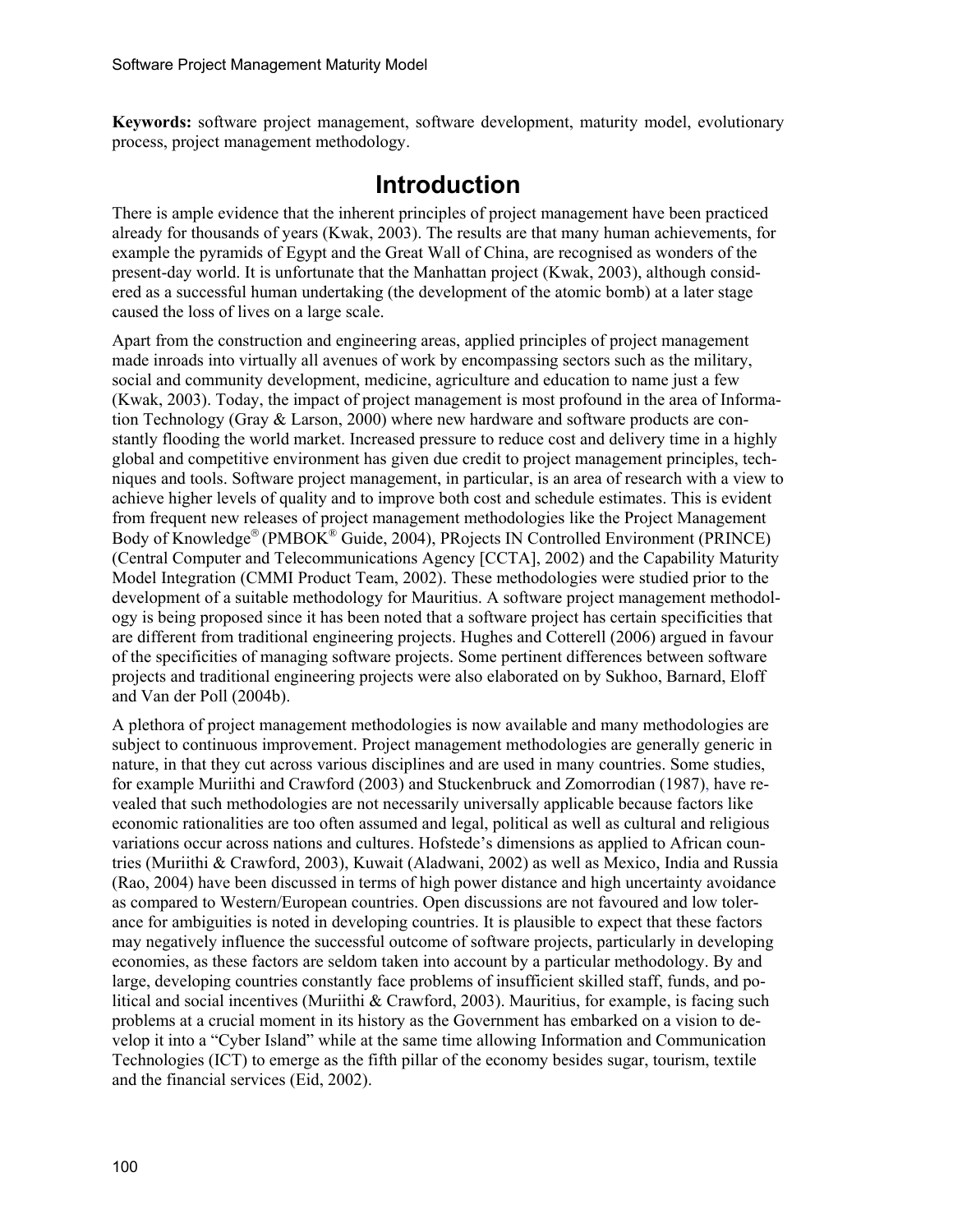In particular, some of the problems affecting the Mauritian IT sector are:

- lack of skilled human resources (BPO Secretariat, 2005)
- high labour mobility (BPO Secretariat, 2005)
- lack of training (BPO Secretariat, 2005)
- ageing population
- unstable economic situation (Muriithi & Crawford, 2003)
- methodologies of Western/European origins are not completely suitable and are too expensive to adopt for most organizations (Muriithi & Crawford, 2003)
- lack of management commitment
- lack of soft skills in management of projects
- organizations are characterised by tall hierarchical structures (Muriithi  $& C$ rawford, 2003)
- existing methodologies are considered to be too bureaucratic.

This paper aims to address some of the problems faced by Mauritius through the application of an evolutionary software project management maturity model ( $ESPM<sup>3</sup>$ ) to the management of software projects. This methodology, being a streamlined one and aiming at simplifying software project management, may also be extended to other developing countries given that the problems identified are common and confirmed according to the research conducted by Muriithi and Crawford (2003). It is anticipated that this  $ESPM<sup>3</sup>$  will assist organizations by adopting a progressive implementation of various processes.

The layout of this paper is as follows: we present a discussion on the unsuitability of two popular project management methodologies namely PMBOK® and CMMI in a developing country context, particularly for Mauritius. The results of a survey/interview focusing at gathering information to be used in a software project management methodology for developing countries are discussed in the next section. Then, we introduce an evolutionary software project management maturity model  $(ESPM<sup>3</sup>)$  and show how the methodology addresses some of the problems faced by Mauritius as a developing economy in particular. We conclude with an analysis and some pointers to future work.

# **Unsuitability of PMBOK® and CMMI for Mauritius**

We speculate on the unsuitability of  $PMBOK^{\circledast}$  and CMMI for Mauritius. The  $PMBOK^{\circledast}$  Guide does mention that a project team should consider a project in the context of political, economic, demographic and cultural norms, but it does not explain how or when to handle them. The  $PMBOK^{\circledast}$  Guide, furthermore, increased the number of pages from around 200 to around 400 since the previous release. The number of processes involved also increased from 39 to 44, thereby adopting a rather complex systems view of project management in general, and software project management in particular (Wideman, 2005). Specifically, small projects can be affected by the number of processes involved. The project team may, therefore, be overloaded by the number of process areas. In Mauritius, the lack of skilled software developers within organizations coupled with high labour mobility has a marked influence on the applicability of PMBOK®.

CMMI provides progressive improvements of organizational maturity by achieving maturity at a pre-defined level before advancing to a higher level. Hence, the project team focuses on a restricted set of process areas to reach a maturity level. However, CMMI does not assist in the management of influences brought about by social, economic or environmental pressures as well as human resource problems. In addition, the methodology incorporates a sheer volume of documentation of over 600 pages that increases the learning duration. Given that the interaction with human beings is important for a successful software development process, CMMI alone cannot address the human resource management problem. In Mauritius, not many companies can afford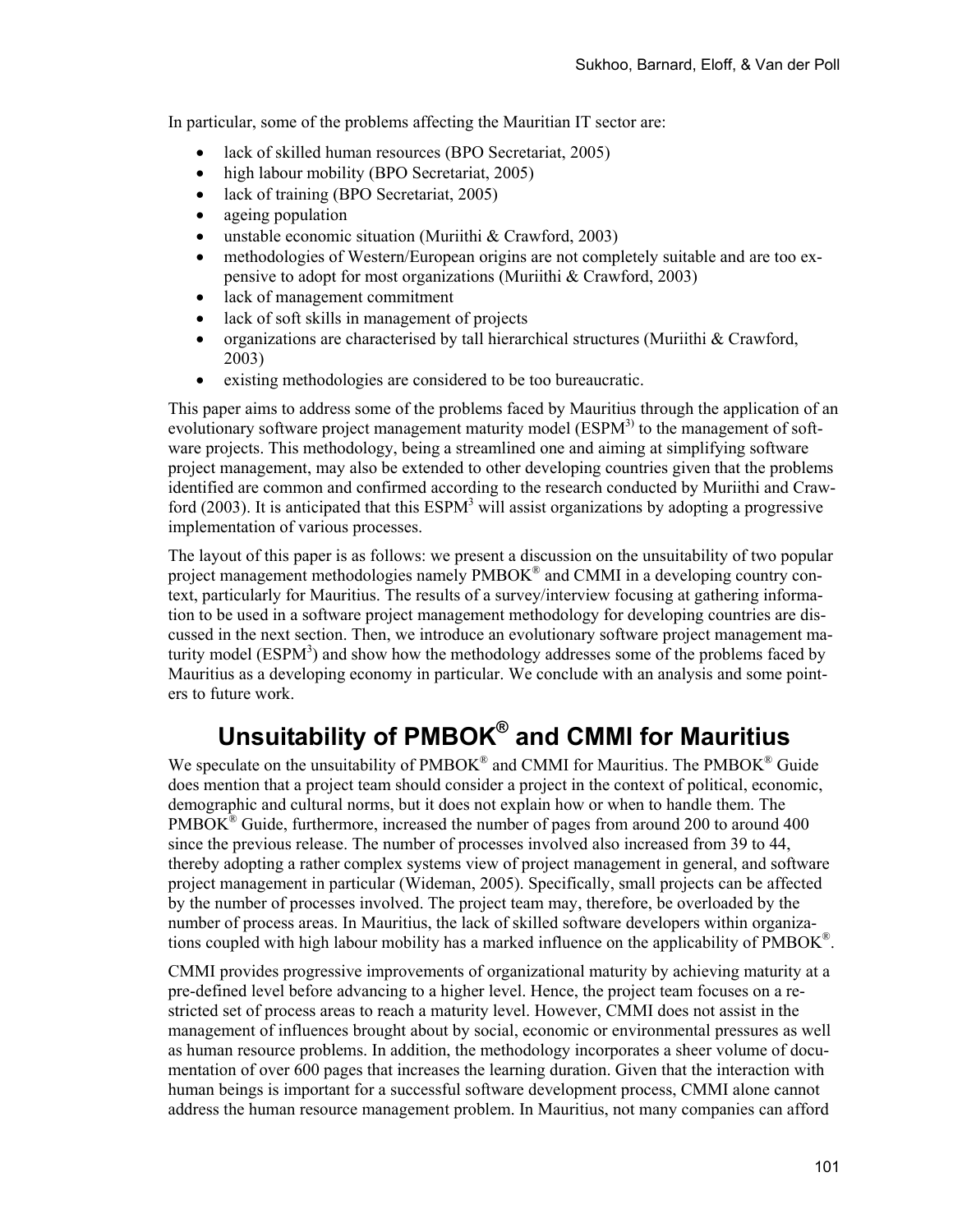to adopt CMMI given the high initial cost of training required. Thus far, only one Mauritian organization is using this methodology (State Informatics Ltd Website, 2006).

Although the sheer volume of documentation of  $PMBOK^{\circledR}$  and CMMI was meant to improve the methodologies, most Mauritian companies have not been able to take advantage of them as the number of skilled personnel and funds for training are not sufficient.

According to the survey on project management tools, techniques and methodologies used in Mauritius (Sukhoo, Barnard, Eloff, & Van der Poll, 2004a), it was observed that there was resistance to use methodologies of Western/European origin. This is also in line with the research conducted by Muriithi and Crawford (2003).

In the next section we discuss a survey conducted in Mauritius to gather information to assist in the development of a software project management model followed by a description of the proposed model referred to as the Evolutionary Software Project Management Maturity Model  $\widehat{(ESPM^3)}$ . It is presented as a simple and flexible methodology aimed at incorporating minimal bureaucratic procedures.

## **Survey/Interview Conducted in Mauritius**

Two surveys were conducted , one on project management tools, techniques and methodologies used in Mauritius (Sukhoo et al., 2004a) and the other on software project maturity in Mauritius (Sukhoo, Barnard, Eloff, & Van der Poll, 2005b). In addition, a recent combined survey/interview (questionnaire is found in the Appendix) was conducted with 11 pertinent software development organizations in Mauritius during the period July to August 2006 with the aim at gathering information on KPAs, that is focus areas to be considered during management of software projects. All the respondents agreed on the applicability of a maturity model with less than 5 maturity levels for Mauritius. It is argued that a maturity model may hide certain deficiencies, but an organization is free to consider all KPAs for the proposed maturity model. The different levels help an organization to concentrate on certain KPAs at a level until it attains maturity. Then, the next level is considered. Organisations are able to identify their strengths and weaknesses and consider their areas of improvement. In the case of CMMI, which has 5 maturity levels, not many organizations in the world have reached the highest level. Therefore, the proposed model is meant to allow all Mauritian software development organizations to attain the highest level in the shortest time possible in order to develop the Information and Communication Technologies sector. Even the recently developed PRINCE 2 maturity model has adopted less than 5 levels. Three maturity levels (level 1 to 3) together with a set of continuous improvement key process areas were identified to be the most appropriate number of maturity levels. Key Process Areas (KPAs) to achieve a particular maturity level were also identified and eventually classified in different maturity levels.

A list of KPAs was provided in the questionnaire and most respondents agreed to its applicability. In this context, the most applicable KPAs identified in the Mauritian context were found to be the following:

- Time management
- Cost management
- Quality management
- Human Resource management
- Risk management
- Soft skills management
- Contract management
- Change management
- Software specific focus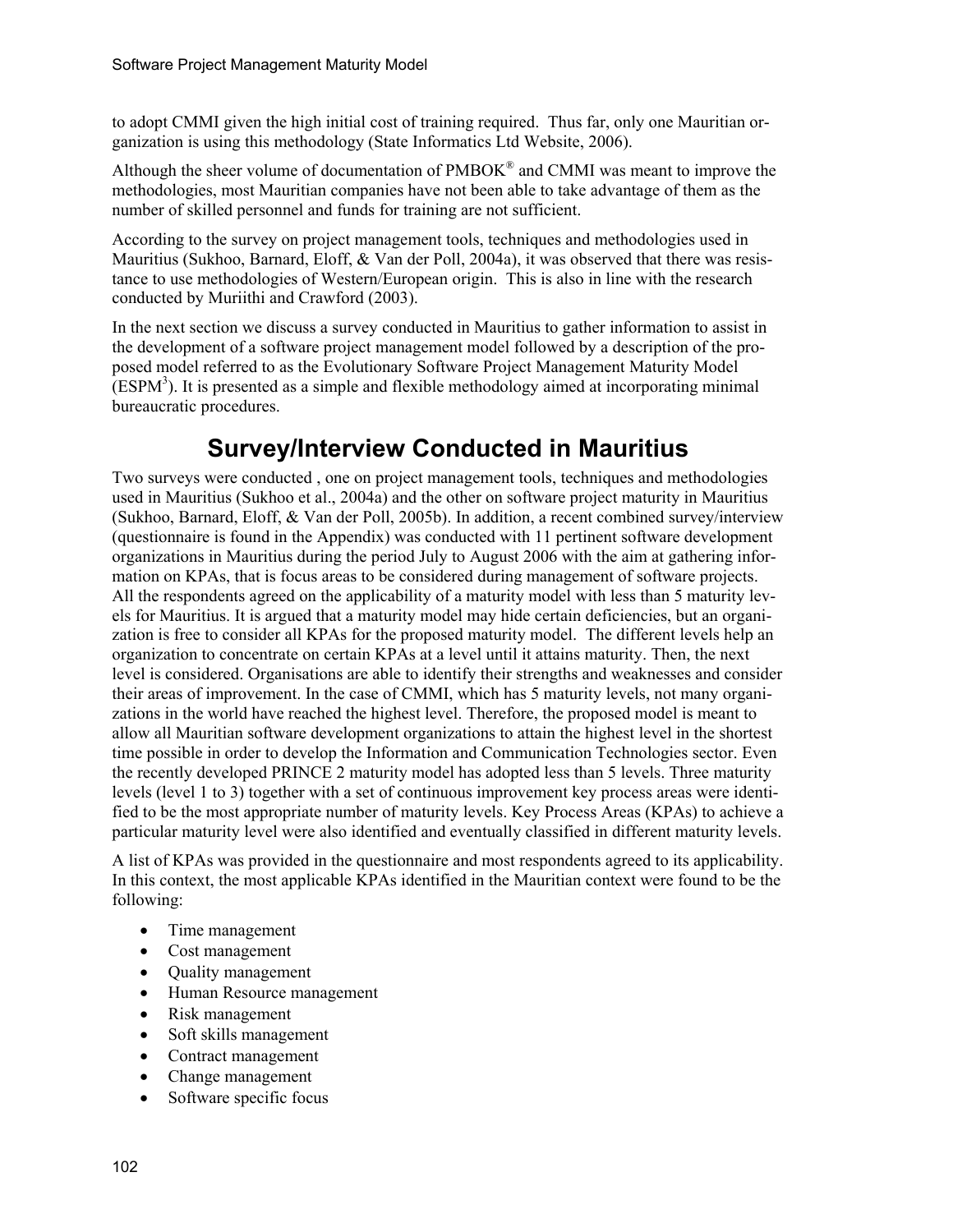- Integration management
- Environmental management

The respondents' classification of the KPAs into levels was as per Table 1:

|                                | Respondents classification of<br>KPA's at the different levels                                              |                |                                                    | Total no<br>of re- | Percentage<br>response |
|--------------------------------|-------------------------------------------------------------------------------------------------------------|----------------|----------------------------------------------------|--------------------|------------------------|
|                                | Level 2                                                                                                     | Level 3        | Continu-<br>ous proc-<br>ess im-<br>prove-<br>ment | spondents          |                        |
| Time management                | 8                                                                                                           | $\Omega$       | 3                                                  | 11                 | 100%                   |
| Cost management                | 5                                                                                                           | $\overline{2}$ | 3                                                  | 10                 | 91%                    |
| Quality management             | $\overline{7}$                                                                                              | 1              | 3                                                  | 11                 | 100%                   |
| Human resource manage-<br>ment | 1                                                                                                           | $\overline{7}$ | $\overline{2}$                                     | 10                 | 91%                    |
| Risk management                | $\overline{2}$                                                                                              | $\tau$         | $\mathbf{1}$                                       | 10                 | 91%                    |
| Soft skills management         | 2                                                                                                           | 3              | 5                                                  | 10                 | 91%                    |
| Contract management            | $\overline{2}$                                                                                              | $\overline{7}$ | $\theta$                                           | 9                  | 82%                    |
| Change management              | 1                                                                                                           | 3              | $\tau$                                             | 11                 | 100%                   |
| Software specific focus        | 3                                                                                                           | 1              | 6                                                  | 10                 | 91%                    |
| Integration management         | $\overline{0}$                                                                                              | 1              | 10                                                 | 11                 | 100%                   |
| Environmental management       | 9 out of 11 mentioned that a KPA dealing<br>with cultural, political and economic<br>aspects was important. |                |                                                    |                    | 82%                    |

#### **Table 1: Survey/Interview results for classification of KPAs**

It was noted that some respondents did not provide any classification for some KPAs. It can, however, be noted that above 80% of responses were received for classification of KPAs. For Time management, 8 respondents mentioned that the KPA had to be considered at level 2, no respondent mentioned that the KPA had to be at level 3 and 3 respondents mentioned that the KPA had to be classified into the continuous process improvement group. Therefore, Time management was considered as a maturity level 2 KPA (that is, the level at which the majority of respondents agreed that the KPA should be). The continuous process improvement group, however, comprises KPAs that need to be taken into consideration at all maturity levels (at least informally at level 1 as well).

According to the above-mentioned combined survey/interview as well as the 2004 (Sukhoo et al., 2005b) survey, the key process areas identified were categorised into two levels (2 and 3) as mentioned previously. Other KPAs were found to be important at all levels and they act as factors, which triggered improvements for KPAs at both levels 2 and 3. For instance, Change management can have an impact on the Time management KPA in case political pressure is exerted to motivate project delivery before the scheduled time.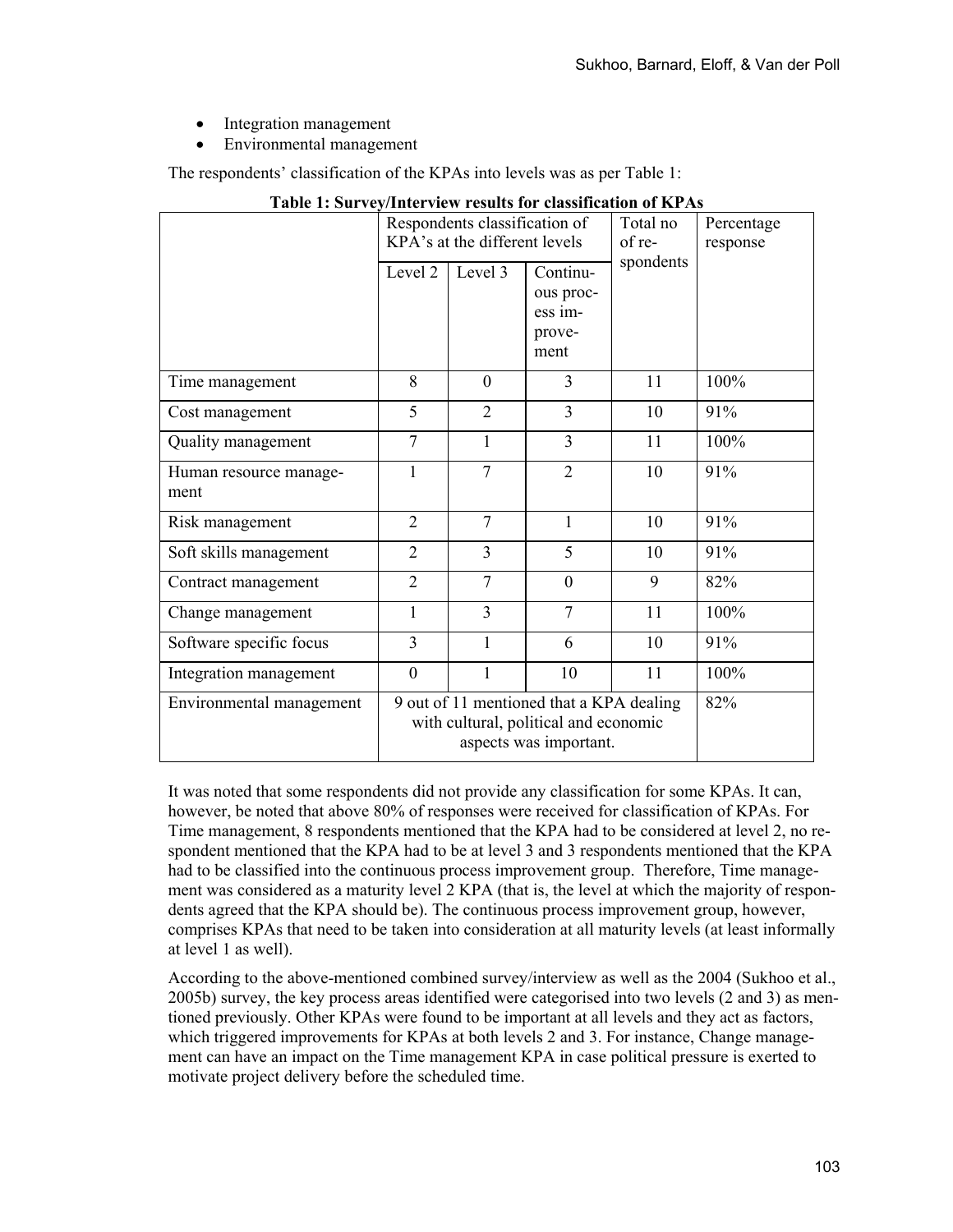The different KPAs are therefore grouped into maturity levels as shown in Table 2.

| <b>KPA</b>                | <b>Maturity level</b>                |
|---------------------------|--------------------------------------|
| Time management           | 2                                    |
| Cost management           | 2                                    |
| Quality management        | $\overline{2}$                       |
| Human resource management | 3                                    |
| Risk management           | 3                                    |
| Soft skills management    | Continuous process improvement group |
| Contract management       | 3                                    |
| Change management         | Continuous process improvement group |
| Software specific focus   | Continuous process improvement group |
| Integration management    | Continuous process improvement group |
| Environmental management  | Continuous process improvement group |

**Table 2: KPAs grouped in maturity levels**

Most of the above KPAs were also considered important success factors in a previous study conducted in Mauritius (Sukhoo et al., 2005b).

Furthermore, each KPA is mapped onto four process groups as per ISO 9001:2000 (Mauritian Standard, 2001) requirements as follows:

- (i) *Plan*: Establish the objectives and processes necessary to deliver results in accordance with customer requirements and organizational policies.
- (ii) *Do*: Implement the processes.
- (iii) *Check*: Monitor and measure processes and products against policies, objectives and requirements and report the results.
- (iv) *Act*: Take actions to continually improve process performance.

ISO 9001:2000 was adopted as the quality management standard for our proposed  $ESPM<sup>3</sup>$  because many organizations in Mauritius are already following this standard (Management Audit Bureau Website, 2005).

Following the identification and grouping of the KPAs into different maturity levels, a conical structure is used to represent the maturity levels comprising these KPAs in the next section.

## **The Evolutionary Software Project Management Maturity Model (ESPM3 )**

The conceptual representation of the proposed  $ESPM<sup>3</sup>$  adopts a conical structure with three defined levels (maturity levels 1 to 3), depicted in Figure 1. The conical structure has been chosen as it better displays the evolutionary development of the KPAs.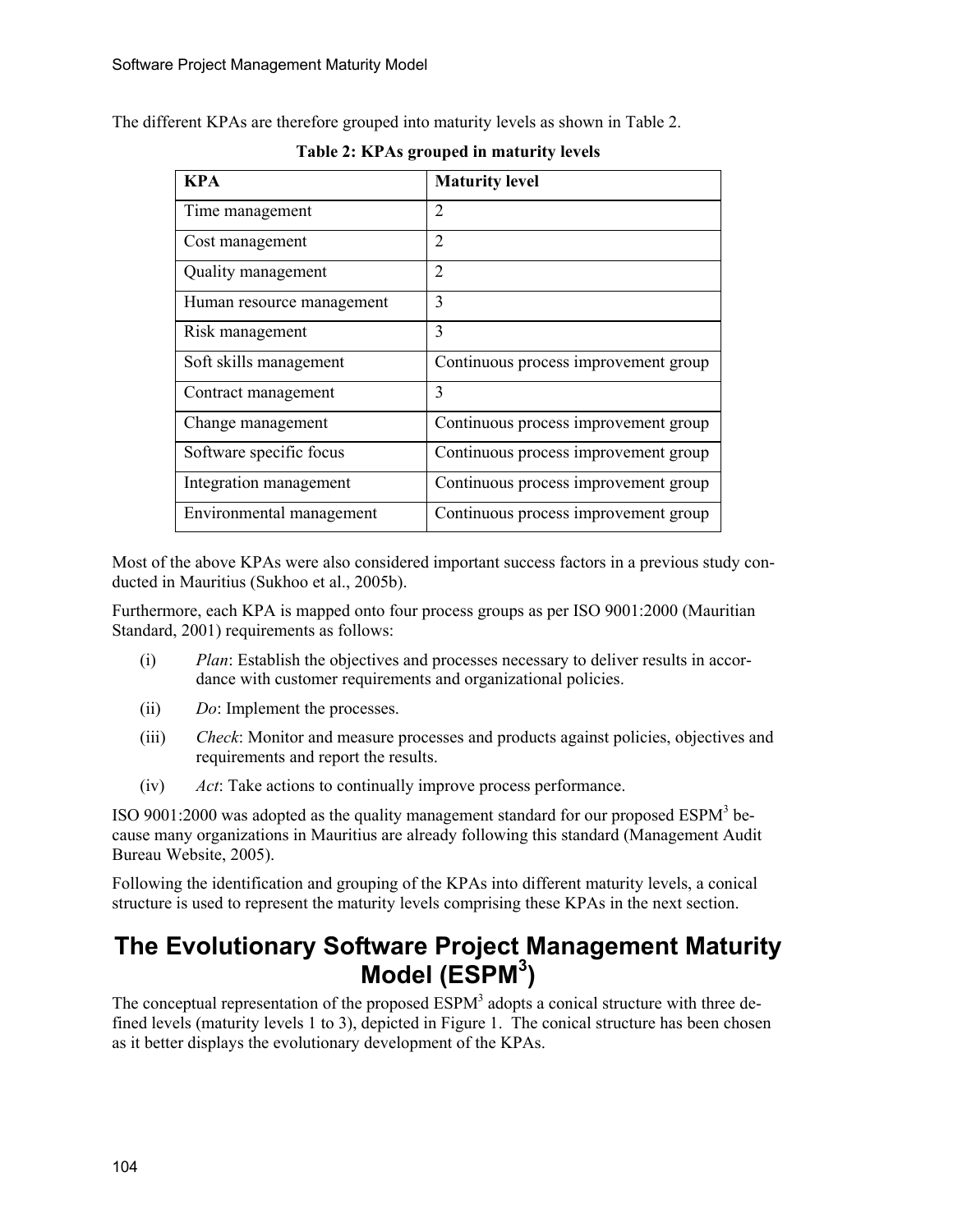

**Figure 1: Conceptual Representation of ESPMMM** 

Maturity levels 2 and 3 each consist of a number of KPAs, which are focus areas in order to achieve the respective maturity level. Maturity level 1 is the initial level of our model and has no KPAs associated with it since software development at this level is carried out in an ad-hoc manner. In other models this level is often considered as the "chaotic" level. The KPAs at levels 2 and 3 are represented conceptually as sectors on the horizontal section of the cone (Figure 7). KPAs at a specified maturity level are assumed at higher levels. For example at maturity level 3, a cross section of the cone reveals the KPAs at level 2 as well as the new KPAs at level 3. Note, however, that the pictorial representation of an area of a sector is not representative of the amount of effort required to implement a specific KPA.

Specific to problems identified in some Mauritian software development companies, a range of key process areas was identified to be implemented at the various maturity levels introduced above. Specific shortcomings pertaining to some or all of these KPAs were identified during surveys conducted in Mauritius in 2003 (Sukhoo et al., 2004a) and 2004 (Sukhoo et al., 2005b). In 2003, 50% of Mauritian software development companies mentioned that more than 50% of their projects failed to meet deadlines, 30% of companies mentioned that more than 10% of their projects suffered from budget overruns and 10% of companies pointed out that more than 75% of their projects did not satisfy the users with regard to quality. Risk management, inappropriate project team, poor planning, lack of skilled professionals, mobility of labour, communication problems among team members as well as with clients, and the lack of an appropriate methodology were among several problems that were encountered. Furthermore, the Risk management KPA was not adequately addressed, since most companies surveyed at that point in time remained at maturity level 1.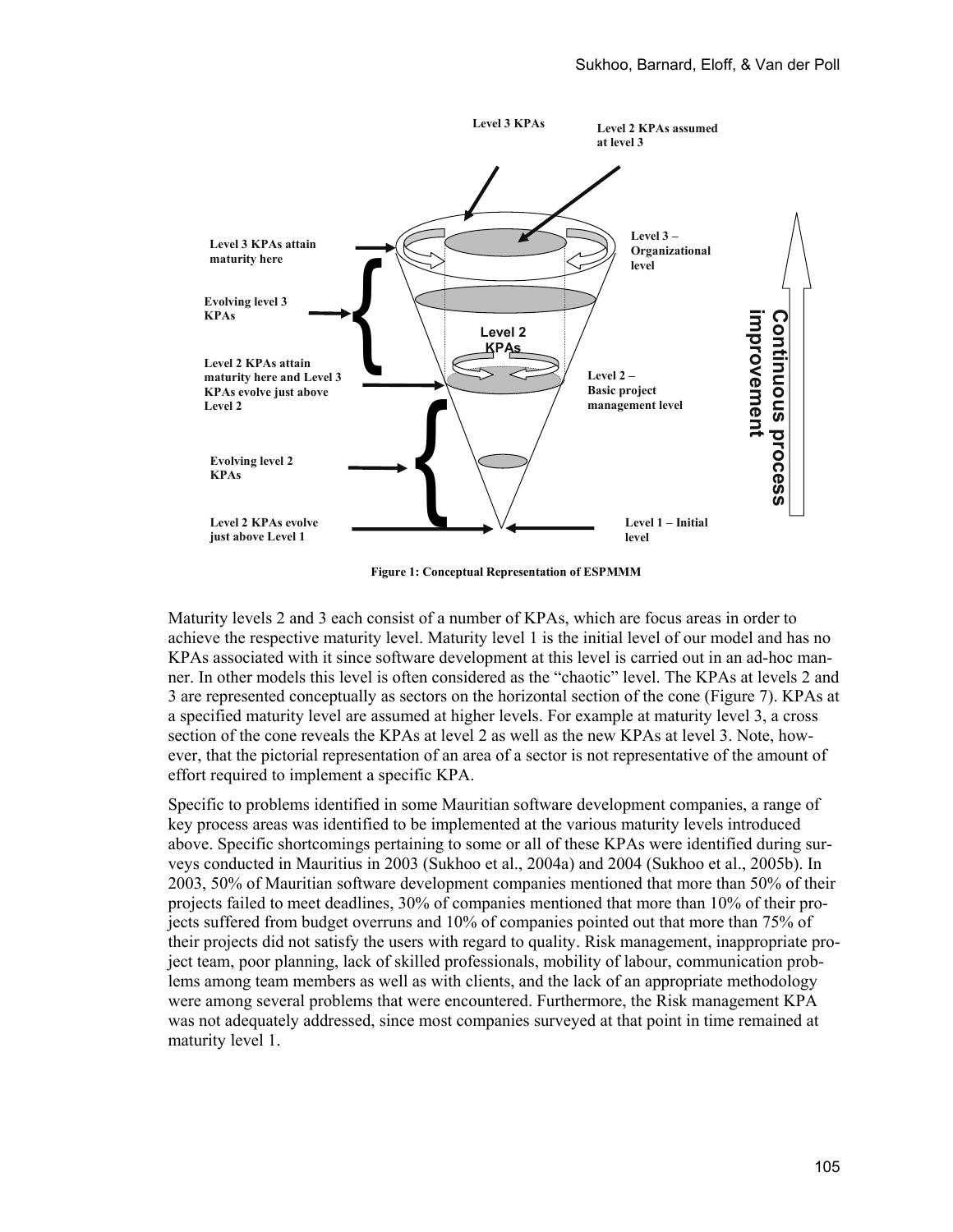#### *Representation of KPAs throughout the Evolutionary Process*

There are some KPAs that are not tied to a specific maturity level but need to be considered throughout the evolutionary process. This continuous improvement group of processes spans over all three levels. The continuous improvement process group,  $M_c$ , is defined generally as the union of a number of KPAs.

$$
M_c = \bigcup_{k=1}^{p} KPA_{ck}
$$
 (1)

where p is the total number of KPAs in the continuous process improvement group. A KPA in  $M_c$ is identified by adding the subscript "c" to the specific KPA, for example  $KPA_{c1}$  is the first KPA in  $M_c$ .

For ESPM<sup>3</sup> we identify 5 KPAs that need to be considered at all maturity levels. This selection is based on, amongst other things, respondent classifications of the KPAs as per the questionnaire (refer to Table 1). These KPAs are:

- Soft skills management  $(KPA<sub>c1</sub>)$
- Change management  $(KPA<sub>c2</sub>)$
- Software specific focus  $(KPA_{c3})$
- Integration management  $(KPA_{c4})$
- Environmental management  $(KPA_{c5})$ .

The above KPAs are expected to influence all other KPAs and induce continuous improvement. They are represented by the arrow on the right in Figure 2.

The Environmental management KPA is concerned with specific social, cultural, political and economic factors for Mauritius. These factors were found to affect software project management. For example, a project deemed to offer certain political benefits need to be given high priority and must be managed with extreme care. In managing the environmental factors, the following inputs are transformed into outputs:

- List of environmental factors to be addressed (for example political, social, cultural and economic benefits so that such projects are given priority). An example of such a project is treated in the case study.
- List of ways to deal with the factors (for example, assigning skilled human resources and technology)
- Historical data.

The transformation yields the following outputs:

- Satisfied team members and stakeholders
- Safe software development environment (for example, other projects must not fail due to political, social and economic priorities)
- Lessons learnt.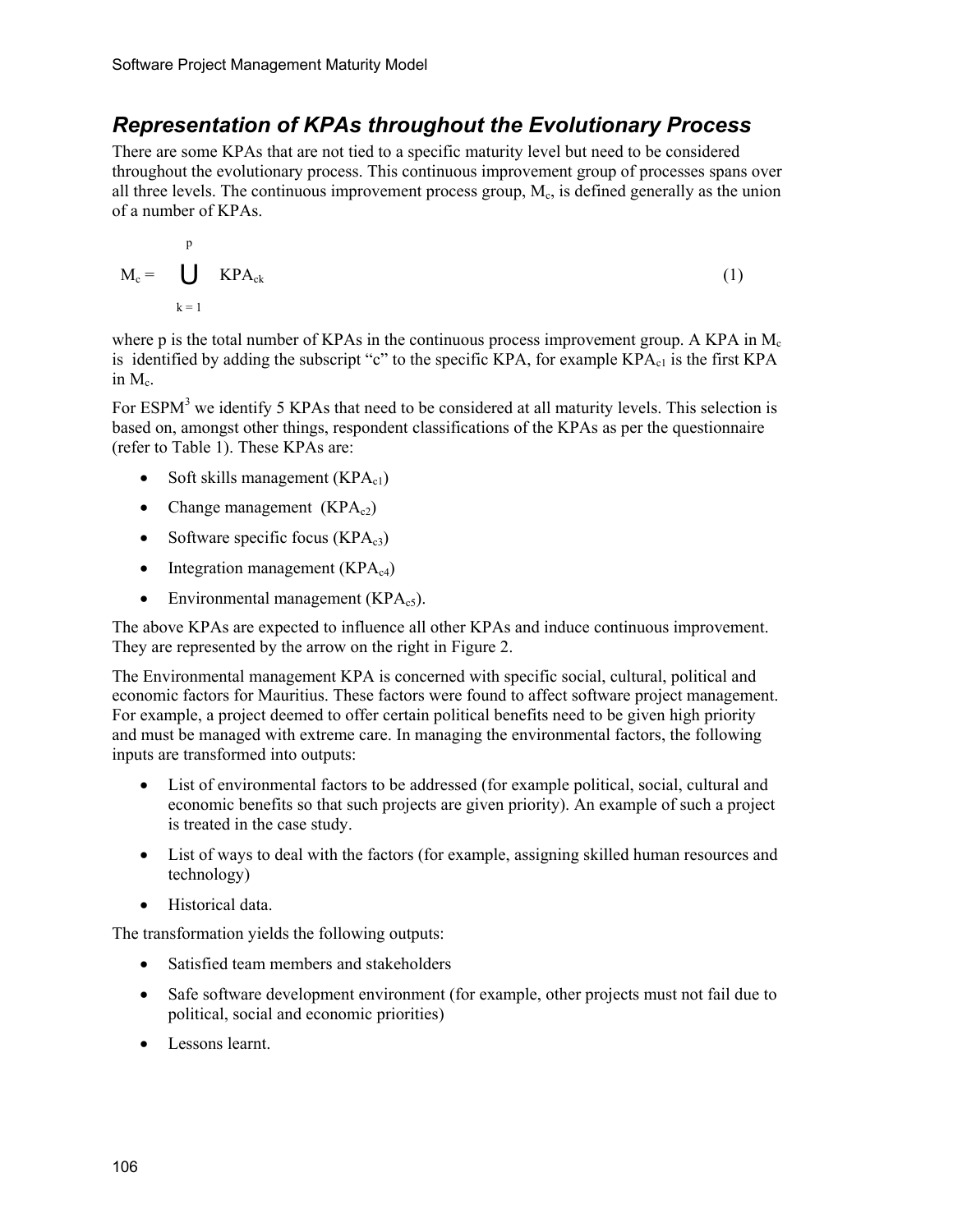

**Figure 2: Continuous process improvement**

The continuous improvement process group for  $ESPM<sup>3</sup>$ ,  $M<sub>c</sub>$ , is the union of Soft skills management (KPA<sub>c1</sub>), Change management (KPA<sub>c2</sub>), Software specific focus (KPA<sub>c3</sub>), Integration management (KPA $_{c4}$ ), and Environmental management (KPA $_{c5}$ ).

Instantiating p in formula (1) above for the number of KPAs at this level, the continuous improvement process group for  $ESPM<sup>3</sup>$  is given by:

$$
M_c = \bigcup_{k=1}^{5} KPA_{ck}
$$
 (2)

#### *Maturity Level 1*

Maturity level 1 is the *initial level* in the proposed model, as shown in Figure 3.



**Figure 3: Maturity level 1** 

At this level, no KPAs are defined. The software development process is carried out in an ad-hoc (chaotic) manner similar to other maturity models and project success depends on the project team. A change in the project team while the project is in progress may disrupt its execution as the skills and processes used are not consistent among project teams. The operation of an organi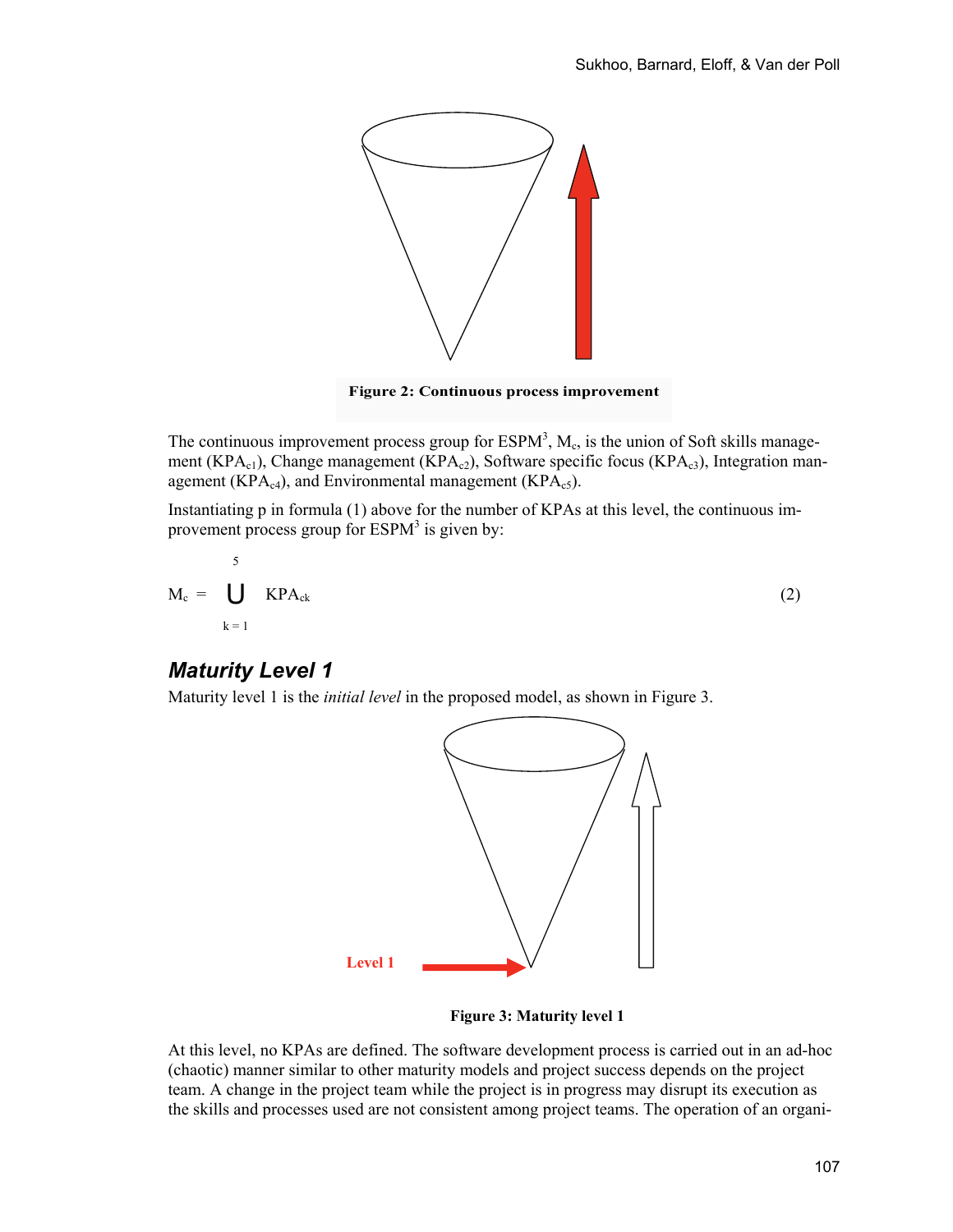zation at level 1 involves uncalculated risks and progress towards level 2 is necessary. Maturity level 1, namely  $M_1$ , contains no KPAs, that is  $M_1 = \emptyset$  or it is the null set.

### *Maturity Level 2*

This level provides a basic project management focus, which is important for the software development process, since it forms the foundation for level 3. It is referred to as the basic project management level. Figure 4 depicts level 2 as a horizontal section of the cone.



**Figure 4: Maturity level 2** 

Maturity level 2, namely  $M_2$ , is the union of all KPAs at level 1 ( $M_1$ ), all KPAs at the current level and the continuous improvement process group of KPAs  $(M<sub>c</sub>)$ , that is

$$
M_2 = \tM_1 \tU \tU \tH P A_{2j} \tU M_c
$$
  

$$
j = 1
$$

 $M_1$  and  $M_c$  are given by (3) and (1) respectively and n is the total number of KPAs at level 2.

Figure 5 shows graphically how the KPAs (say n KPAs) at level 2 are represented as a view from the top of the cone. In addition the continuous improvement group of KPAs,  $M<sub>c</sub>$ , influences the level 2 KPAs.



**Figure 5: Conceptual Representation of n KPAs at level 1 and 2**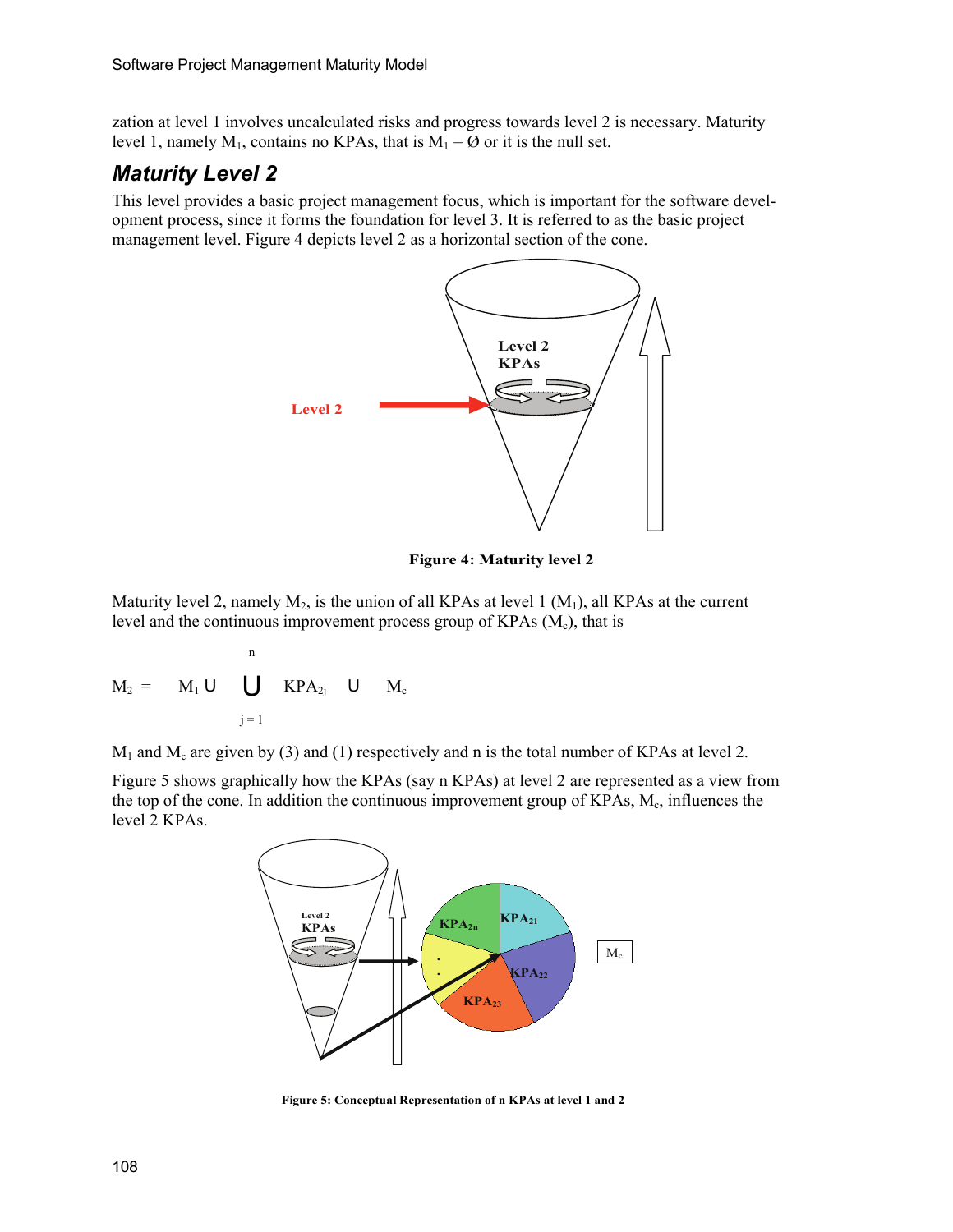Assuming a maturity level with n KPAs, each one is represented as a sector by viewing the appropriate horizontal section of the cone. At a specified maturity level, its associated KPAs are considered to have evolved fully and do not require further development at any of the higher levels except for continuous process improvement where improvement is required for the process to adapt to the dynamic environment in which organizations evolve.

A KPA at level 2 is indicated as  $KPA_{2i}$ , for example,  $KPA_{23}$  is the third KPA at maturity level 2. Only the essential KPAs for the basic project management level are selected based, among other things, on the respondent classification in the survey conducted in order to encourage organizations to progress rapidly to level 2 and ensure that an acceptable number of projects are delivered on time, within budget and according to a specified quality standard. In this context for  $ESPM<sup>3</sup>$ , and based on respondent classifications (see Table 1), three KPAs are chosen to achieve this level, and they are:

- Time management: to ensure timely delivery of projects  $(KPA_{21})$
- Cost management: to deliver projects within budget  $(KPA_{22})$
- Quality management: to deliver projects according to ISO 9001:2000 standards  $(KPA<sub>23</sub>)$  and to meet customer requirements.

Substituting for n in formula (3) and for  $M_1 = \emptyset$ ,  $M_2$  for ESPM<sup>3</sup> is defined as

$$
M_2 = \bigcup_{j=1}^{3} KPA_{2j} \quad U \quad M_c \tag{4}
$$

#### *Maturity Level 3*

This level provides an organizational focus. Maturity level 3,  $M_3$ , is the union of all KPAs at level 3 and level 2  $(M_2)$ , where  $M_2$  already includes the continuous improvement process group of KPAs  $(M<sub>c</sub>)$ . This level is shown in Figure 6.



**Figure 6: Maturity level 3**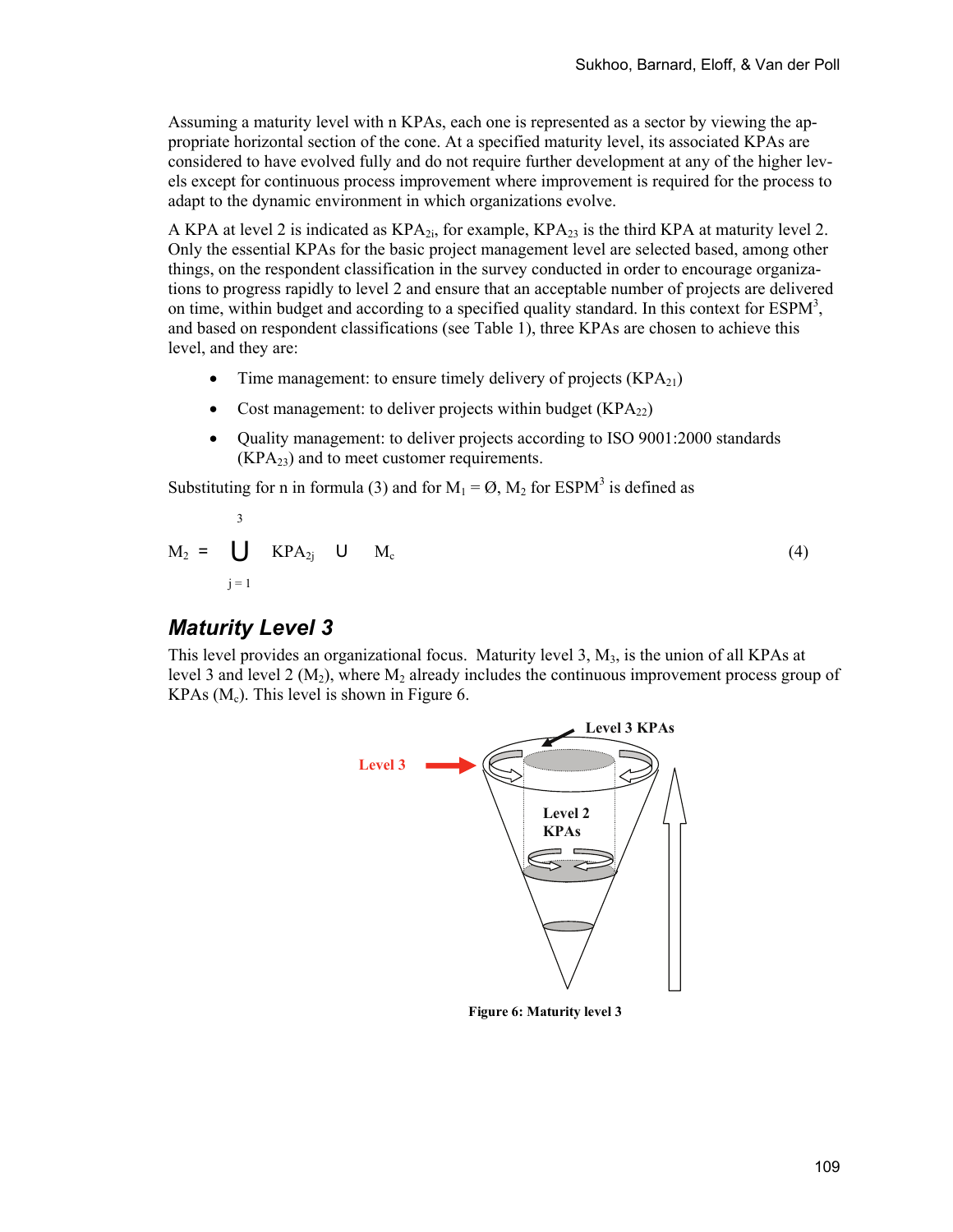Therefore,

$$
M_3 = \bigcup_{i=1}^{m} \text{KPA}_{3i} \quad \text{U} \quad M_2 \tag{5}
$$

where m is the total number of KPAs at level 3 (the KPA $_3$ 's) and  $M_2$  is given by (4).

In general, for ESPM<sup>3</sup>, containing any number of maturity levels, the i<sup>th</sup> maturity level, that is  $M_i$ , is defined as

$$
M_{i} = \bigcup_{j=2}^{i-1} \{ M_{j} - M_{c} \} \cup \{ \bigcup_{k=1}^{m} KPA_{ik} \} \cup M_{c}
$$

where i, j, k and m are natural numbers,  $M_c$  is the continuous improvement process group of KPAs and KPA<sub>ix</sub> is the x<sup>th</sup> process area associated within the i<sup>th</sup> level.

KPAs for level 3 are normally developed once level 2 has been reached and the organization concerned intends to reach level 3. In this model specific to the Mauritius context and guided by respondent classification summarised in Table 1, the following KPAs are developed at level 3:

- Human Resource management  $(KPA_{31})$
- Risk management  $(KPA_{32})$
- Contract management  $(KPA_{33})$

Instantiation of the KPAs at level 1, 2 and 3 leads to the arrangement of the KPAs depicted graphically in Figure 7.



**Figure 7: Instantiated representation of KPAs at level 1,2 and 3**

Substituting for m in formula (5) defines  $M_3$  for ESPM<sup>3</sup> as:

$$
M_3 = \bigcup_{i=1}^{3} \text{KPA}_{3i} \quad \text{U} \quad M_2 \tag{6}
$$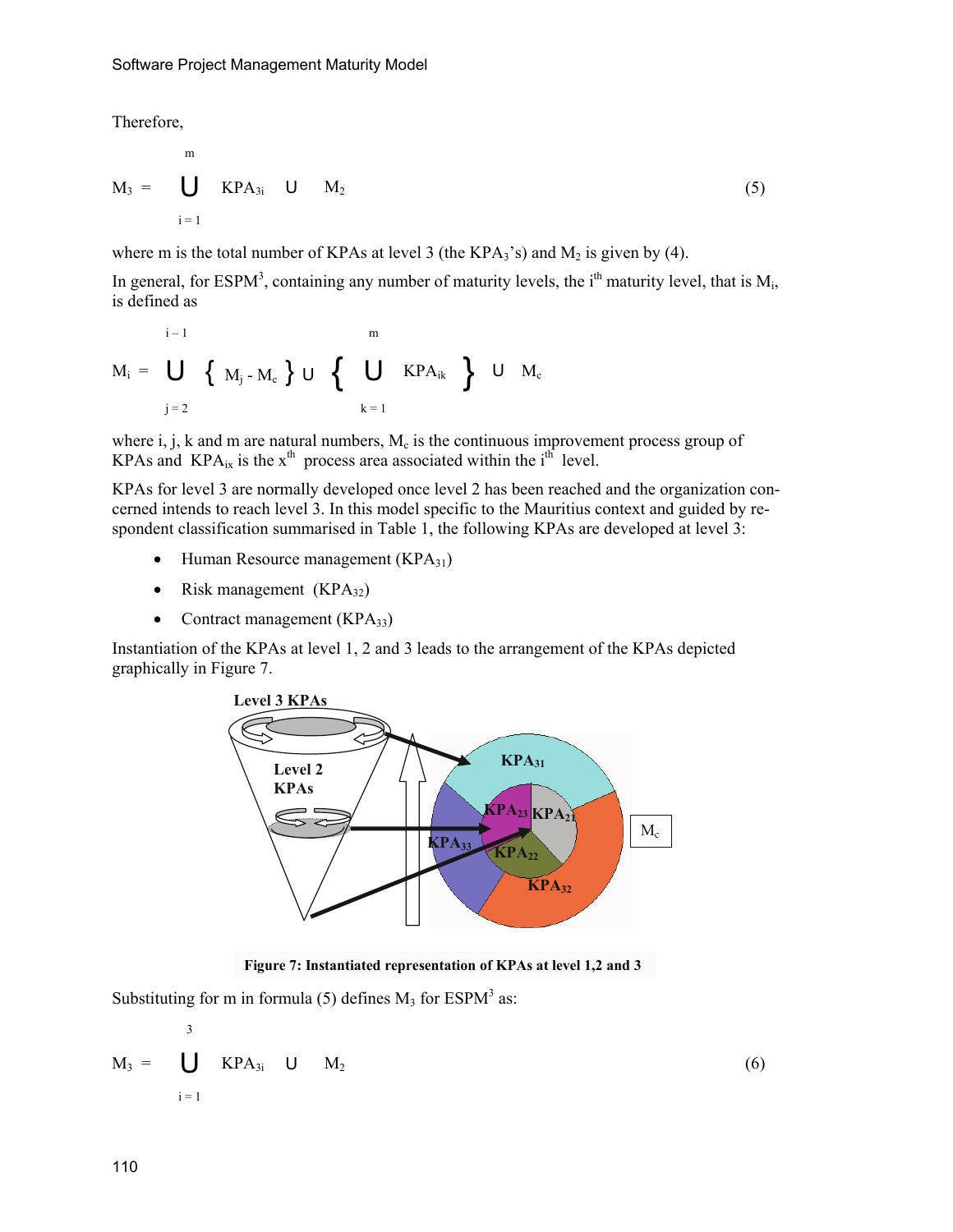Here KPA<sub>21</sub>, KPA<sub>22</sub> and KPA<sub>23</sub> are the key process areas that attained maturity at level 2 (M<sub>2</sub>), while  $KPA_{31}$ ,  $KPA_{32}$  and  $KPA_{33}$  are the key process areas that attained maturity at level 3. In general, therefore, KPAs at level i evolve after efforts are made to reach level i from level i-1. Thus, any  $KPA_{in}$  for valid values of i and n, matures at level i.

An organization is, however, not prevented from developing and using a KPA at a higher level, for example an organization at level 2 may include a KPA of level 3 should this KPA be considered important. Note that the organization cannot claim to be at the higher level if this happens, but it can be referred to as an extended level. For example, an organization at level 2 which is using a KPA of level 3 will be referred to as level 2-extended.

### *Mapping of KPAs to the PDCA cycle*

As mentioned before, each KPA is mapped to the PDCA cycle. This is shown in Figure 8.



**Figure 8: Mapping of KPAs to the PDCA cycle** 

# **Suitability of ESPM3 for Mauritius**

The proposed ESPM<sup>3</sup> addresses the problem of human resources, soft skills, contract management as well as software specificities. It also takes into consideration the political, social, economic and cultural aspects associated with software project management. In the Mauritian context, it allows software development organizations to focus on a few KPAs initially (for example 3 KPAs till maturity level 2 is reached) and subsequently adding more KPAs to progress to the next higher level (that is level 3). An organization at a lower level may also include a KPA of a higher level and enable it to operate at the extended lower level. The continuous process improvement group comprises those KPAs that affect KPAs at levels 2 and 3. For example, Integration management binds all KPAs in a coherent manner and the Environmental management KPA makes use of the political factor, when relevant, to influence Time management. The Software specific focused KPA influences the way project management is carried out for software development, example prototyping is considered as an important aspect in software development. KPAs are mapped to the Plan-Do-Check-Act process group as per ISO 9001:2000 requirement (Mauritian Standard, 2001). PMBOK<sup>®</sup> and CMMI include numerous KPAs (in the case of PMBOK, the KPAs called knowledge areas are further subdivided into 44 processes) to be considered and therefore the implementation of such methodologies is time consuming and renders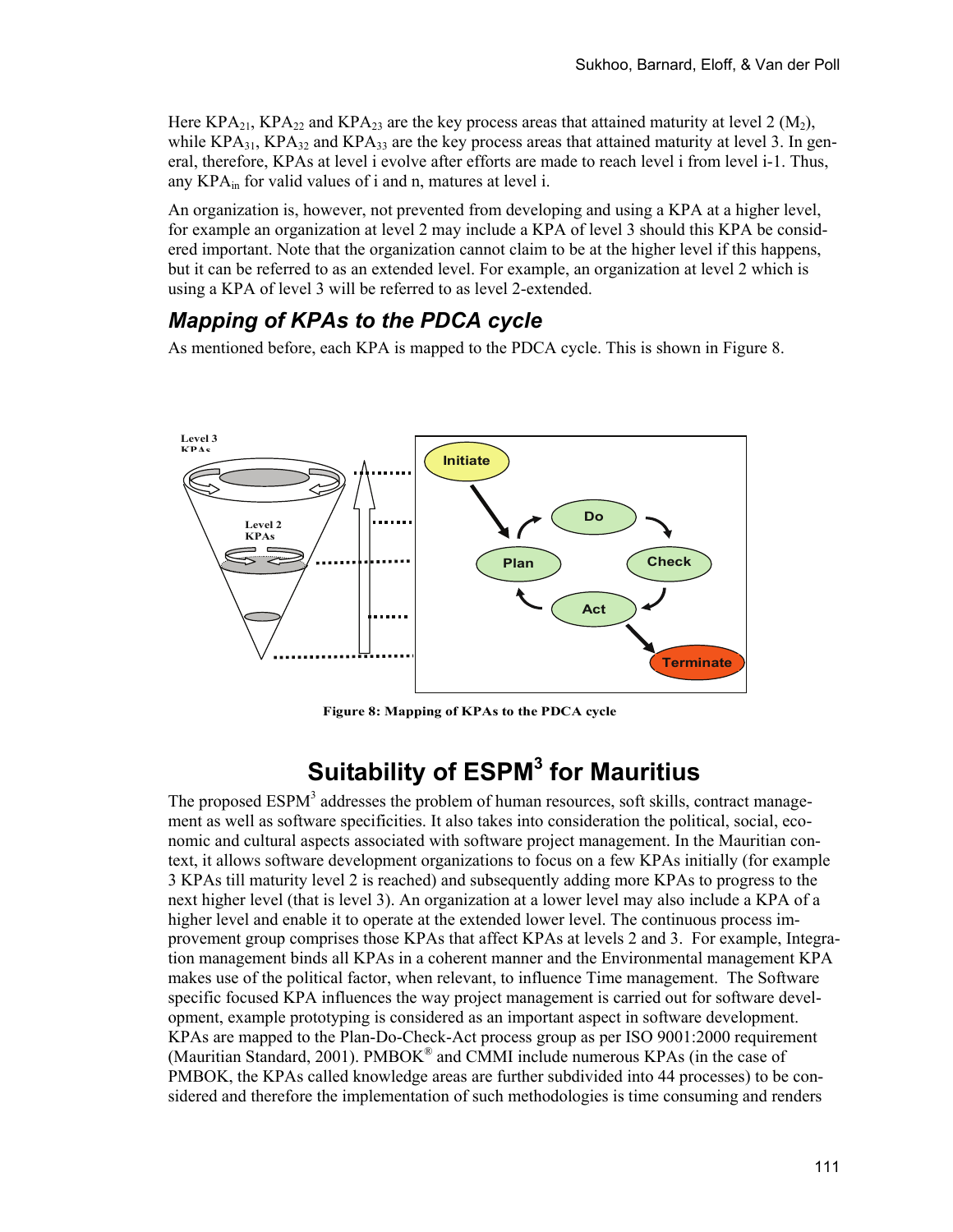the software development process complex in the Mauritian context. Thus, the  $ESPM<sup>3</sup>$  is an attempt to reduce much of the bureaucracy associated with other models.

The evolutionary process is better shown in  $ESPM<sup>3</sup>$  (for example in figure 1) than in CMMI.

The next section shows the application of  $ESPM<sup>3</sup>$  to a project in the Mauritian context.

## **Case Study**

A case study is included below to test the applicability of the  $ESPM<sup>3</sup>$ . It should be noted that each KPA is applied using the Plan-Do-Check-Act cycle that is a requirement of ISO. Each KPA is planned, executed, monitored and corrective actions are taken. However, due to time and space constraints, these specific details are omitted from this paper.

### *Allowance Computation System*

This project comprises the selection of candidates for payment of an allowance earmarked for the low-income population group of Mauritius. An allowance amounting to US\$ 1.3 as proposed for needy beneficiaries of basic pensions (Basic Retirements Pension, Basic Widow Pension, Basic Invalidity Pension and Basic Orphan Pension). This project was chosen because of its political, social and economic attributes.

The implementation of the system had to be carried out at the earliest possible time during the financial year 2006/2007 given the political benefits to be derived and the relief it ought to provide to this segment of the population.

This project comprised tasks encompassing analysis, design, software development, implementation and training.

The company responsible for the development of the software and its implementation endeavoured to make use of CMMI in the past already and was, therefore, familiar with progression from one maturity level to the next. The  $ESPM<sup>3</sup>$  was tested for the development of the software. All the KPAs were applied.

The following estimates were initially made:

**Time frame**: The estimated time frame for completion of the project was 5 weeks

**Proposed start date and end date**: 11 August 2006 to 14 September 2006

**Estimated no. of person days**: 64 person days.

Results obtained from implementation of the proposed  $ESPM<sup>3</sup>$  showed encouraging results as described below:

- **Level 2 KPAs** 
	- Time management:

A Work Breakdown Structure (WBS) was applied to estimate the time to complete the project in terms of person-months. Historical data was used to estimate the time to complete similar tasks obtained from the WBS (time estimation by analogy).

Human resources had to be made available given the political pressure exerted. The environmental KPA dealing with the political aspect was considered. This involved the planning process for highly skilled software developers to be deployed on the project. A contingency plan was also devised to redeploy developers from other projects.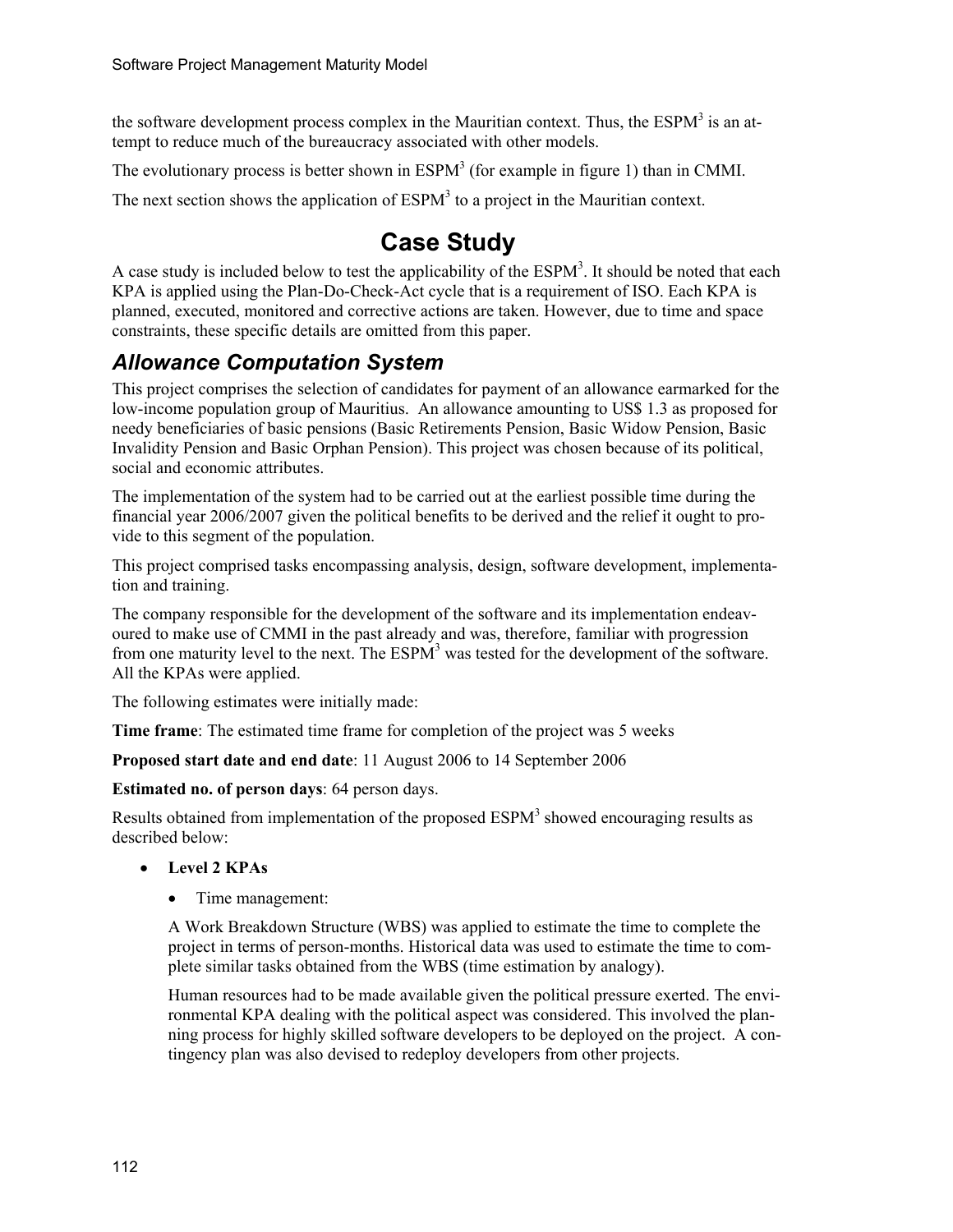The ESPM $<sup>3</sup>$  supports Time management by rendering the various tasks along a timeline</sup> using a Gantt chart. The actual progress could be verified against the planned progress and corrective action was initiated as soon as a significant deviation was noted.

Given the high power distance, resulting from the organization having tall organizational and/or report structures, it was important for the project leader to report problems to the head of the user organization in order not to delay the project. An example of a problem that had to be solved in this way was the frequent change in requirements by users interacting with the software developers. In the software development organization, the project leader acted as a facilitator for the project in addition to shouldering the responsibilities of the project.

• Cost management:

Using the set of components produced from the WBS, the cost of the software was estimated by taking into consideration the total number of person-months calculated during Time management.

• Quality management:

An evolutionary prototype was developed and user feedback was gathered and taken into consideration. This approach was not always adopted by the organization previously.

#### • **Level 3 KPAs**

• Human Resource management:

Given the importance of the project to be delivered on time, efforts had to be made to carefully select staff possessing the required skills and experience. Some staff also had to be transferred from other projects. It was, however, not possible to prevent some developers to simultaneously work on multiple projects. Therefore, some staff had to work for extra hours and payment of overtime could not be avoided.

• Risk management:

The main elements of risks included unavailability of key staff during the project, noncompliance to the terms of the contract and misunderstandings between the client and developers. The risks were evaluated in terms of severity of impacts and prioritized accordingly.

The Project Leader himself carried out the task of Risk management by ensuring that necessary human resources were adequate. Non-compliance to the terms of the contract could result mainly in the payment of a penalty fee. Misunderstandings were cleared up promptly with the use of the evolutionary prototype. The main issues that required action were arrangements of data fields in terms of a logical flow on the screen.

It was noted that the risks were successfully dealt with by the Project Leader.

Uncertainty avoidance, that is the extent to which ambiguous situation or uncertainty is avoided, was high in order to prevent any schedule overrun. However, the adoption of such a stand by the software organization concerned was necessary, that is, it was not possible to use new tools and techniques with which the staff had little or no experience for this project as no delay could be entertained.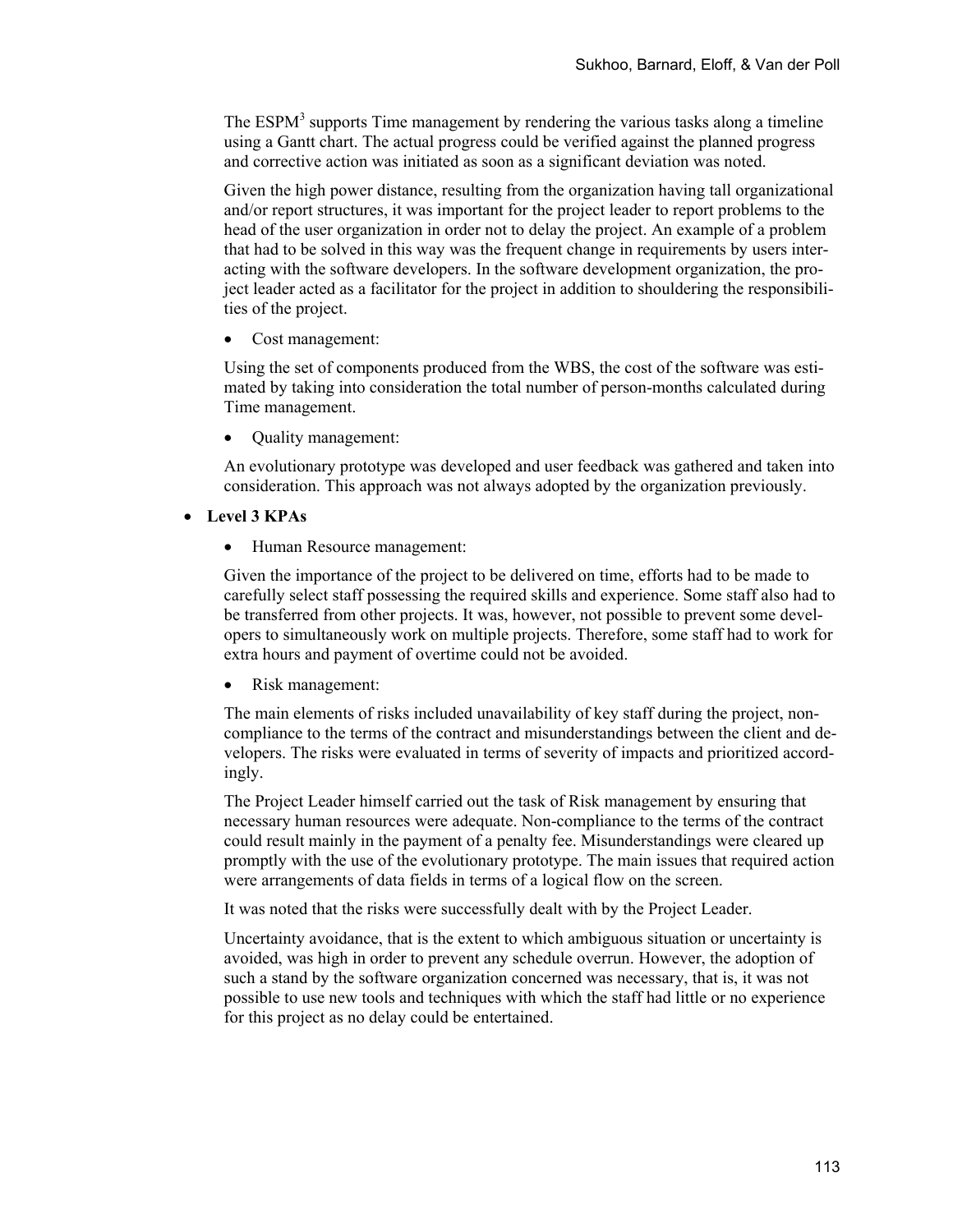• Contract management:

A standard contract was signed between the company and the client and the Project Leader ensured compliance to the terms mentioned. Such a contract was a normal procedure for the company.

However, ESPM<sup>3</sup> showed a new approach to handle Contract management with the mapping of the KPA to the PDCA cycle.

#### • **Continuous Improvement Process group of KPAs**

• Soft Skills management:

According to the Project Leader, the use of soft skills (such as good communication skills, team building, stress management and conflict management) has always been practiced by him and excellent results were obtained. It was not difficult to have staff working extra hours on projects. Staff members were discouraged from taking leave for the duration of such a project owing to the commitment of the company towards the successful implementation of the project that was considered of importance to assist the needy segment of the population as well as the reputation of the company. The staff responded positively to the request of the Project Leader.

However, according to the Project Leader, it is a known fact that Mauritian employees show a strong concern for family and social commitments. The environmental management KPA dealing with the social aspect was found to be important.

• Change management:

The major problem encountered was that users kept changing their requirements throughout the duration of the project. It was important to have top management involvement to prevent a schedule overrun. Given the tall organization structure of the user and software development organizations, it was necessary to deal directly with higher officers to clear misunderstandings in some cases. Senior organization officers were also encouraged to participate in evaluation of prototypes.

• Software specific focus:

Use of reusable code was encouraged by interaction between developers on various projects and this task was facilitated by the Project Leader. This contributed a lot to reduction in development time.

• Integration management:

Integration Management, being an important KPA could not be disregarded for the project. Its application ensured that the other KPAs were well coordinated in order to deliver the project successfully.

• Environmental management:

It was noted from the above explanation that this KPA influenced other KPAs like Time management, Human Resource management and Soft skills management.

The visibility of tasks was enhanced with simple tools and techniques like the use of WBS, Gantt charts and an evolutionary prototype (that is, providing a software specific focus). High priority was given to the project due to the political pressure exerted. Skilled developers had to be allocated to the project and a contingency plan had to be devised for deployment of additional staff. The project manager had to use soft skills and recognise the collectivist nature (in terms of extended family ties) of the staff in order to motivate them. Therefore, the company had to manage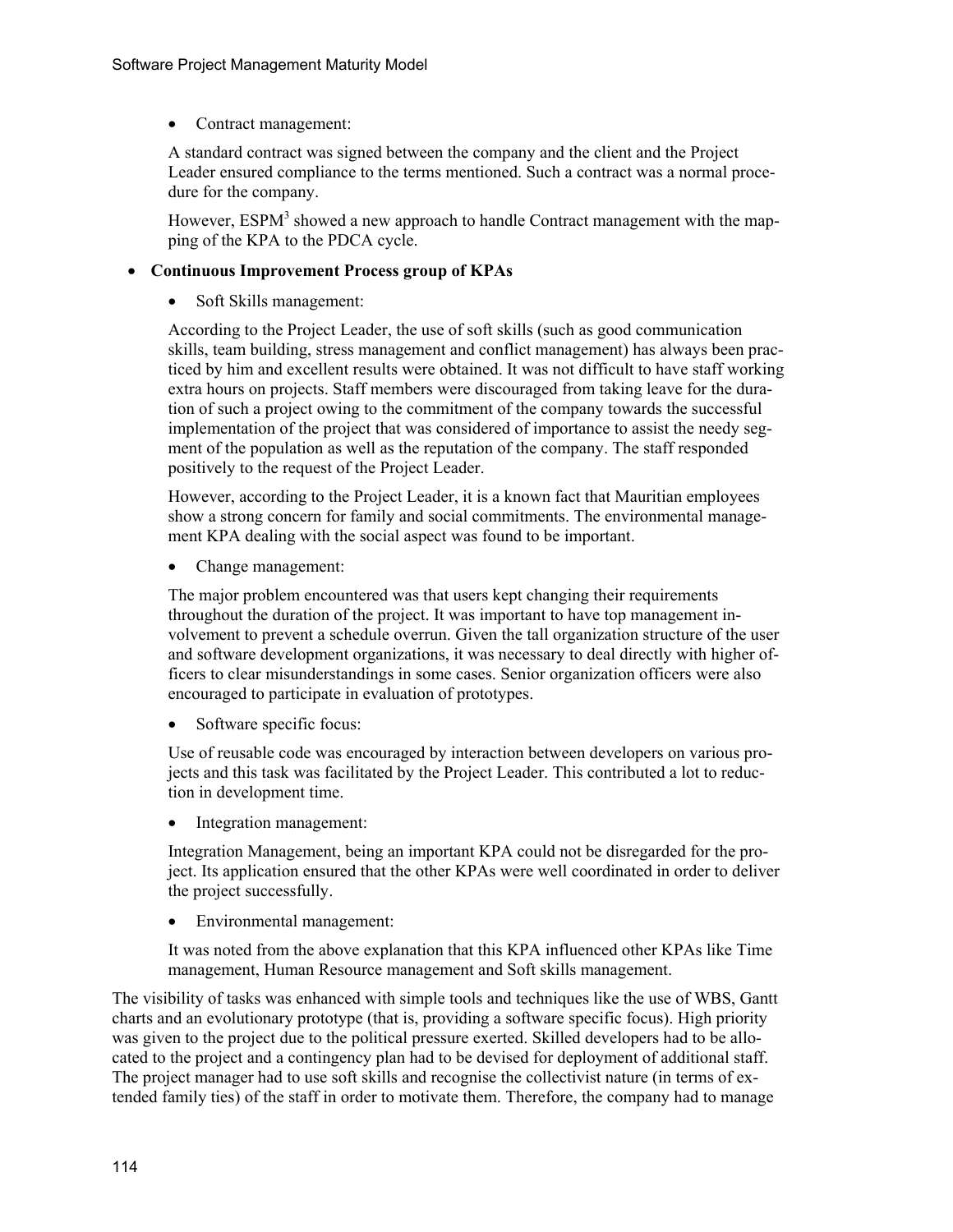its human resources carefully so as not to delay other projects. Power distance, that is the extent to which power in an organisation was unequally distributed, was high and problems had to be resolved by the Project Leader by raising issues rapidly upward in the user organization and at the same time assuming responsibility thereof.

Soft skills management has an effect on Human Resource management. In addition to managing changes with respect to the project, Change management is also expected to induce and manage changes in all other KPAs. Software specific focused KPAs also affect other KPAs – example Time management may be enhanced with new software tools. The continuous improvement group of KPAs could only show positive effects over some period of time.

The advantage of  $ESPM<sup>3</sup>$  was that there was no need for formal, long duration training for the project leader to apply the methodology. One session of face-to-face discussion and guidance by phone were enough. Furthermore, all the KPAs were applied successfully.

It was possible for the Project Leader to use both ESPM<sup>3</sup> and CMMI concurrently. According to the Project Leader,  $ESPM<sup>3</sup>$  was simpler and did not involve bureaucratic procedures as in the case of CMMI.

### **Conclusions and Future Work**

This paper briefly referred to some of the problems experienced by Mauritius as a developing country with respect to delivery of successful projects. Mauritius is trying to develop its ICT sector as a pillar of its economy with the result that software development projects are growing rapidly in number. Based on earlier research, it was shown that project management methodologies of European/Western origins are not universally applicable (Muriithi & Crawford, 2003). In addition, previous work carried out by Sukhoo et al. (2004a) and Sukhoo et al. (2005b) illustrated that this was also the case in Mauritius. The problems faced by Mauritius were considered and a case study for the applicability of  $ESPM<sup>3</sup>$  was reported on.

The ESPM<sup>3</sup> provided a simple and flexible evolutionary approach for managing software development projects by portraying the evolutionary development of KPAs and at the same time rendering conceptually an integrated management process. The software specific focused KPA laid special emphasis on software projects by considering the strengths and weaknesses of such projects (Sukhoo et al, 2004b). The soft skills KPA was included to emphasize the importance of human relationships in management of software projects (Sukhoo, Barnard, Eloff, & Van der Poll, 2005a). In addition, KPAs were considered with particular attention to economic, cultural, social and political aspects to attain successful delivery of software projects.

The ESPM<sup>3</sup> was tested on three projects and one such project was reported on by means of a case study scenario as part of this paper. As future work, this model may be applied and improved further for larger projects. In addition, the progressive evolution of KPAs from one level to another can be portrayed by using  $ESPM<sup>3</sup>$  over a longer duration.

### **References**

- Aladwani, A. M. (2002). IT Project uncertainty, planning and success: An empirical investigation from Kuwait. *Information Technology and People*. *15* (3), 210-226.
- BPO Secretariat Board of investment. (2005). *Survey on the ITES BPO sector in Mauritius*.
- Central Computer and Telecommunications Agency [CCTA]. (2002). *Project management industry initiatives*. Retrieved December 12, 2002, from http://www.ogc.gov.uk/prince/progmgtbrief1997.pdf
- CMMI Product Team (2002). Capability Maturity Model Integration. Retrieved January 3, 2006, from http://cmsu2.cmsu.edu/public/classes/sam/cis4655/cmmi.pdf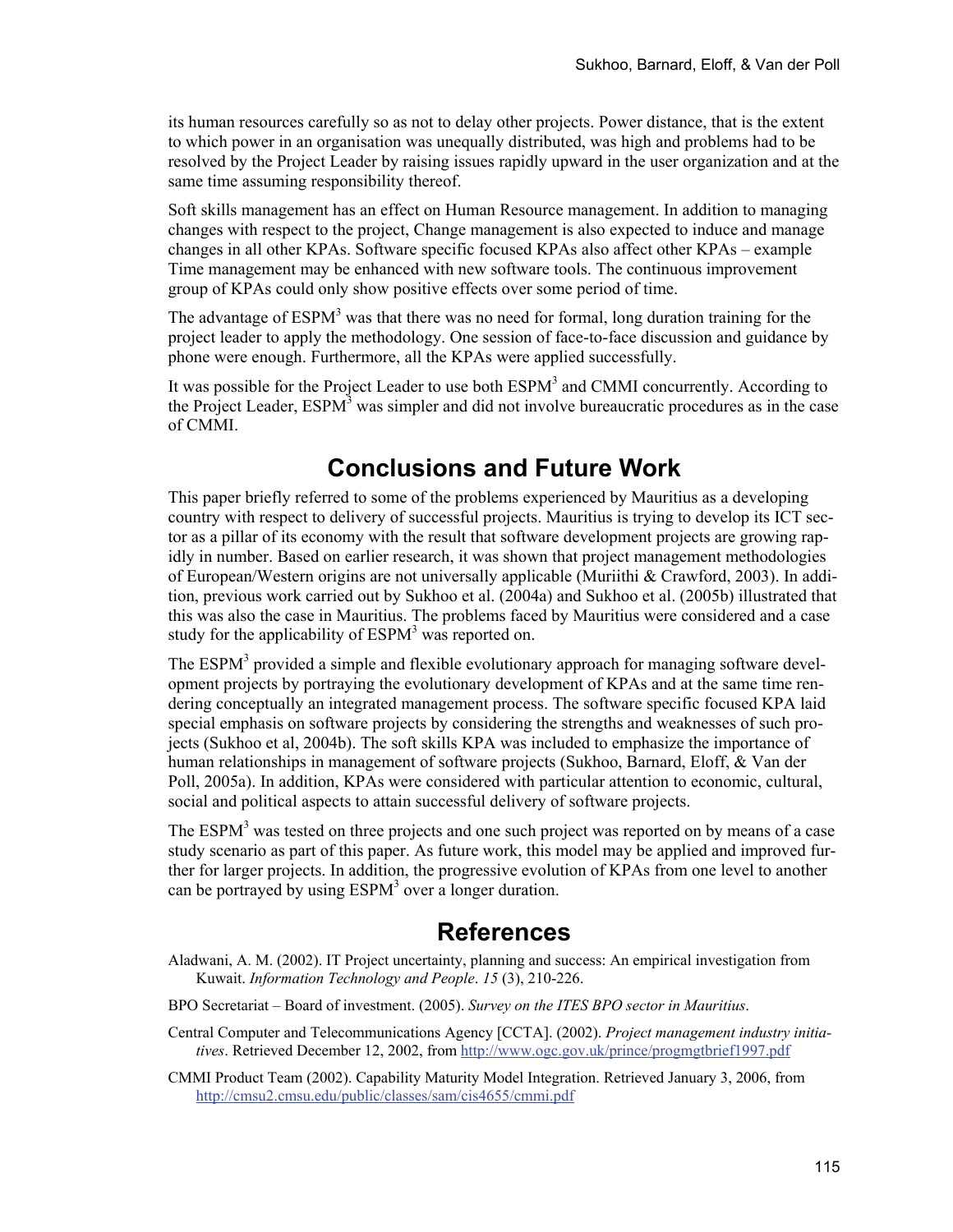- Eid, A. (2002). Cyber Island, Silicon Valley under the tropics. *Islander*. *32*, 66-67.
- Gray, C. F. & Larson, E. W. (2000). *Project management: The managerial process*. Singapore: Mc Graw-Hill.
- Hughes, B. & Cotterell, M. (2006). *Software project management*. (4<sup>th</sup> ed.). London, UK: McGraw-Hill.
- Kwak, Y. H. (2003). Brief history of project management. Retrieved September 19, 2005 from http://home.gwu.edu/~kwak/PM\_History.pdf
- Management Audit Bureau Website (2005). *ISO 9001 Implementation*. Retrieved January 4, 2006 from http://www.gov.mu/portal/site/mabsite/menuitem.b4fa590d611ae5b397da581065c521ca/
- Mauritian Standard (2001). *Quality management systems Requirements*. Mauritius Standards Bureau.
- Muriithi, N. & Crawford, L. (2003). Approaches to project management in Africa: Implications for international development projects. *International Journal of Project Management*, *21*(5), 309-319.
- PMBOK Guide (2004). *Third edition excerpt*s. Retrieved January 3, 2006 from http://www.pmi.org/info/pp\_pmbok2k\_conf.asp
- Rao, M.T. (2004). Key issues for global IT sourcing: Country and individual factors. *Information Systems Management*, *21*(3), 16-21.
- State Informatics Ltd Website (2006). SIL's Quality Policy. Retrieved December 8, 2006 from http://sil.intnet.mu/Achievements/quality.htm
- Stuckenbruck, L.C. & Zomorrodian, A. (1987). Project management: The promise for developing countries. *International Journal of Project Management*, *5*(3), 167-175.
- Sukhoo, A., Barnard, A., Eloff, M.M. & Van der Poll, J.A. (2004a). A survey of project management tools, techniques and methodologies used in Mauritius: The current status. *Proceedings of the 2004 PMSA Global Knowledge Conference*, 320-329.
- Sukhoo, A., Barnard, A., Eloff, M.M. & Van der Poll, J.A. (2004b). Towards a framework for evaluating strengths and weaknesses of software projects. *Proceedings of the 2004 PMSA Global Knowledge Conference,* 193-199.
- Sukhoo, A.; Barnard, A.; Eloff, M.M. & Van der Poll, J.A. (2005a). Accommodating soft skills in software project management. *Journal of Issues in Informing Science and Information Technology, 2,* 691-704. Available at http://2005papers.iisit.org/I55f42Sukh.pdf
- Sukhoo, A., Barnard, A., Eloff, M.M. & Van der Poll, J.A. (2005b). An assessment of software project maturity in Mauritius. *Journal of Issues in Informing Science and Information Technology, 2,* 671-690. Available at http://2005papers.iisit.org/I54f41Sukh.pdf
- Wideman, R. M. (2005). PMBOK Guide  $(3<sup>rd</sup>$  ed.) Is more really better? Retrieved January 3, 2006 from http://maxwideman.com/papers/pmbok3/pmbok3b.pdf

### **Appendix – Questionnaire**

| Interview Questionnaire on the use of Software Project Management Maturity Model |                                                                                                                                                           |  |  |  |
|----------------------------------------------------------------------------------|-----------------------------------------------------------------------------------------------------------------------------------------------------------|--|--|--|
|                                                                                  | Is your organization currently making use of a Maturity Model (MM)? If yes, pro-<br>ceed to question 2 otherwise proceed to question 4.                   |  |  |  |
|                                                                                  | Which type of MM (general or software specific) is your organization using?                                                                               |  |  |  |
|                                                                                  | What are the problems that you encounter with the MM used in your organization?                                                                           |  |  |  |
|                                                                                  | Are you in favour of a software project management maturity model in particular<br>v/s a general project management maturity model? Explain why yes / no. |  |  |  |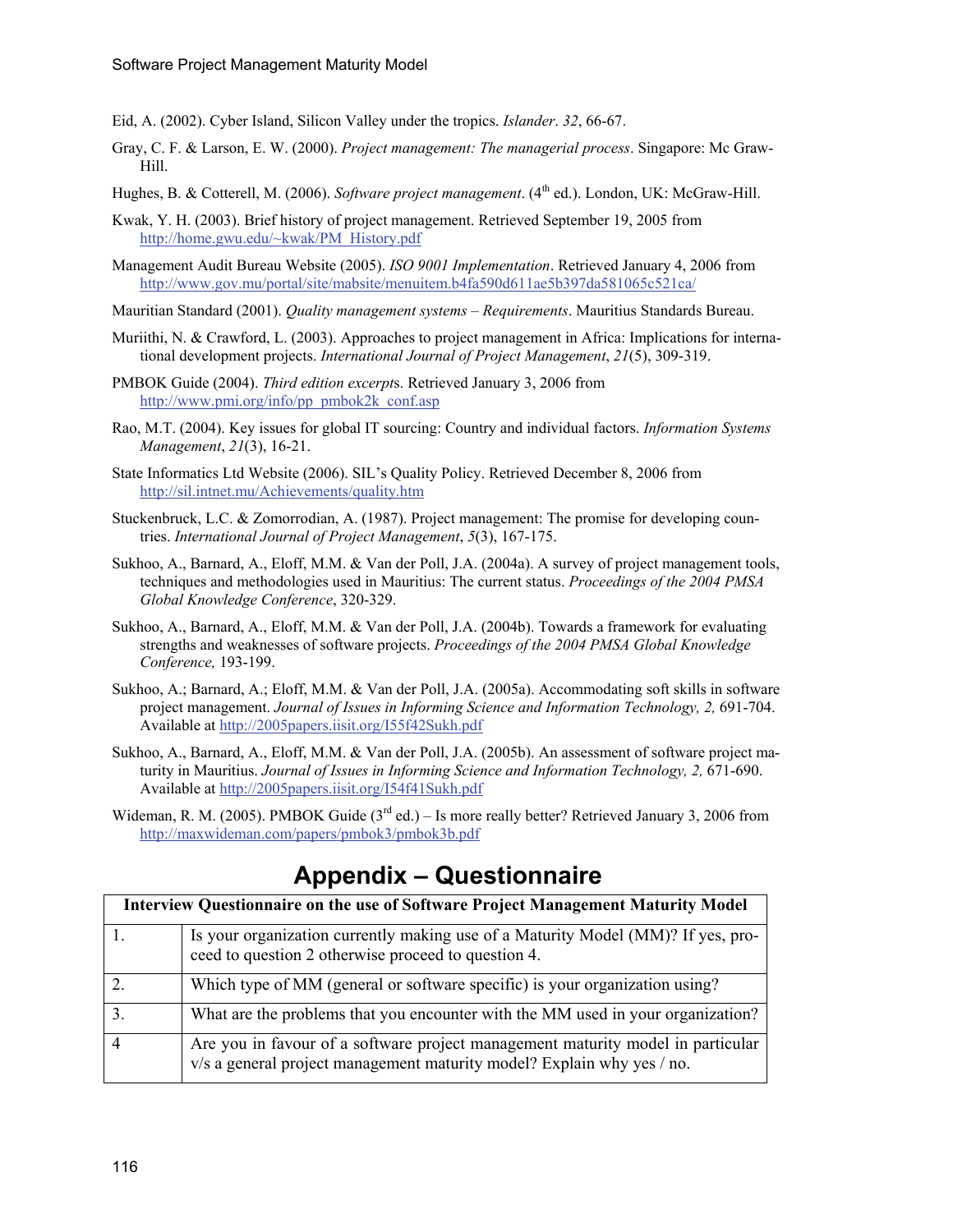| 5.  | Maturity models make use of key process areas or focus areas in order to deter-<br>mine the maturity level of an organization. Are the following KPAs (or focus ar-<br>eas) important and should it ideally be considered by a software project maturity<br>model:                                                                                                                                                                                                                                                                    |
|-----|---------------------------------------------------------------------------------------------------------------------------------------------------------------------------------------------------------------------------------------------------------------------------------------------------------------------------------------------------------------------------------------------------------------------------------------------------------------------------------------------------------------------------------------|
|     | Time management<br>Budget management<br>Quality management<br>Human Resource management<br>Risk management<br>Soft skills management<br>Contract management<br>$\bullet$<br>Change management<br>$\bullet$<br>Software specific focus<br>$\bullet$<br>Integration management                                                                                                                                                                                                                                                          |
| 6.  | Do you think that other KPAs are also important for software project management<br>in Mauritius? If so, list other KPAs and briefly explain why you consider them to<br>be important.                                                                                                                                                                                                                                                                                                                                                 |
| 7.  | What are the features that you believe to be important in these KPAs that need to<br>addressed?                                                                                                                                                                                                                                                                                                                                                                                                                                       |
| 8.  | Many maturity models in use (like Kerzner's maturity model, Capability Maturity<br>Model (CMMI) and Microframe's self assessment tool) have five maturity levels.<br>Do you think that a MM with less maturity levels will assist more companies in<br>Mauritius to adopt it?                                                                                                                                                                                                                                                         |
| 9.  | How would you arrange the KPAs in question 5 above as well as any other KPAs<br>identified in question 6 in different maturity levels taking into consideration the<br>number of levels envisaged as per question 8?                                                                                                                                                                                                                                                                                                                  |
| 10. | Do you think continuous process improvement is important while dealing with<br>KPAs or do they have to remain as static areas of a MM.                                                                                                                                                                                                                                                                                                                                                                                                |
| 11. | Mauritius has a shortage of skilled manpower in the field of ICT. In your opinion,<br>what are the possible solutions?                                                                                                                                                                                                                                                                                                                                                                                                                |
| 12. | Some studies have revealed the influence of culture (based on Hofstede's dimen-<br>sion as well as dealing with cross cultural aspects), economic situation, political<br>situation (projects that have political benefits are given priority, social conditions<br>(low wages - tendency to supplement with part time employment, poverty, family<br>ties). Do you believe that the introduction of one or more KPAs dealing with<br>these issues will assist in the management of software projects in Mauritius? Why<br>yes or no? |